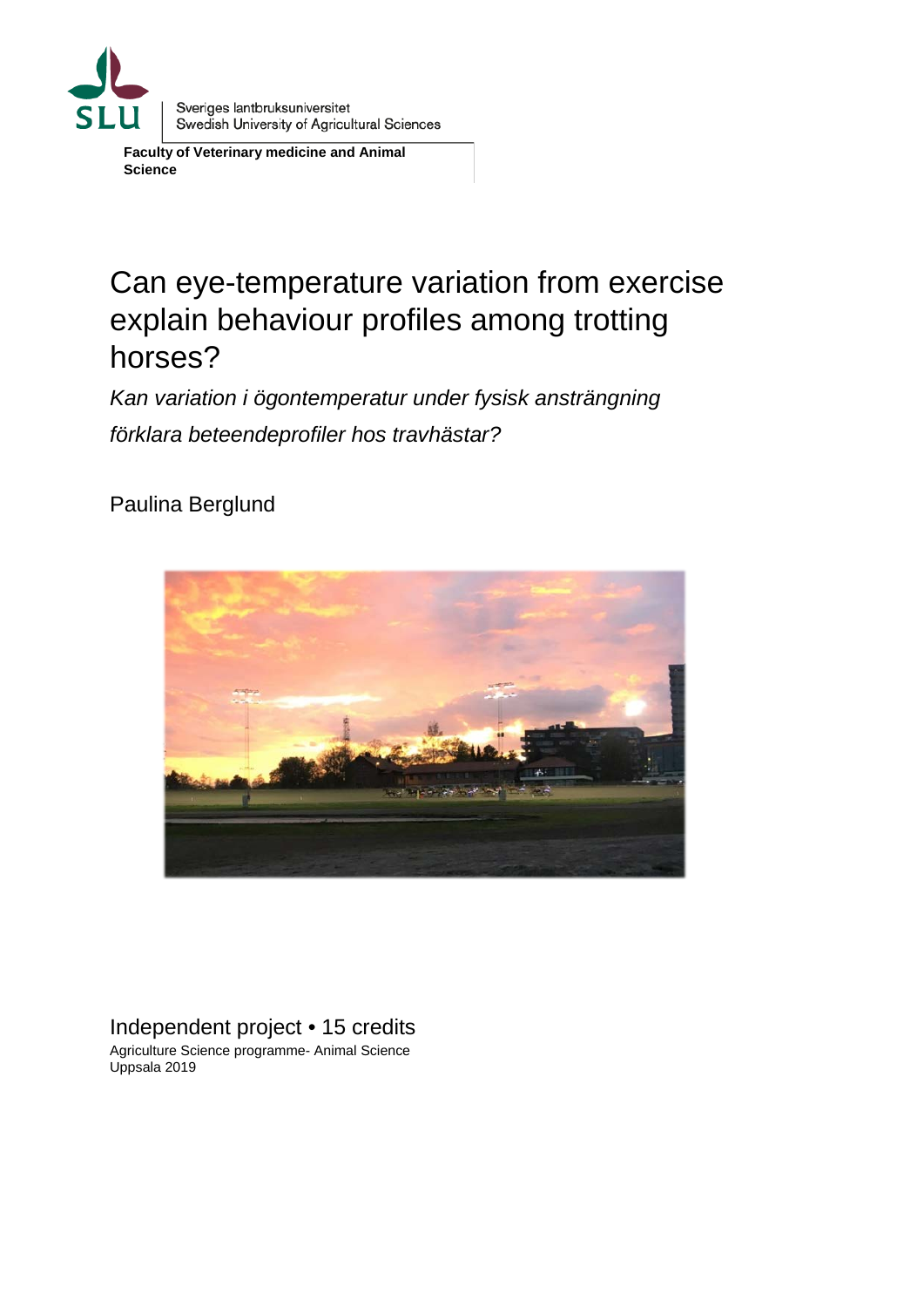# Can eye-temperature variation from exercise explain behaviour profiles among trotting horses?

*Kan variation i ögontemperatur under fysisk ansträngning förklara beteendeprofiler hos* 

*travhästar?*

Paulina Berglund

| Supervisor:                  | Gabriella Lindgren, Swedish University of Agricultural Sciences,<br>Department of Animal Breeding and Genetics |
|------------------------------|----------------------------------------------------------------------------------------------------------------|
| <b>Assistant supervisor:</b> | Marina Solé, Swedish University of Agricultural Sciences, Department of<br>Animal Breeding and Genetics        |
| Examiner:                    | Åsa Viklund, Swedish University of Agricultural Sciences, Department of<br>Animal Breeding and Genetics        |

| Credits:                        | 15 credits                                    |
|---------------------------------|-----------------------------------------------|
| Level:                          | <b>Basic Level</b>                            |
| Course title:                   | Independent Project in Animal Science         |
| Course code:                    | EX0865                                        |
| Programme/education:            | Agriculture Science- Animal Science           |
| Course coordinating department: | Department of Animal Nutrition and Management |
| Place of publication:           | Uppsala                                       |
| Year of publication:            | 2019                                          |
| Cover picture:                  | Paulina Berglund                              |
| Online publication:             | https://stud.epsilon.slu.se                   |
|                                 |                                               |

**Keywords:** Eye-temperature, horse behaviour, stress, trotting horses, harness racing, Standardbred, Coldblooded trotter

**Swedish University of Agricultural Sciences** Faculty of Veterinary Medicine Department of Animal Breeding and Genetics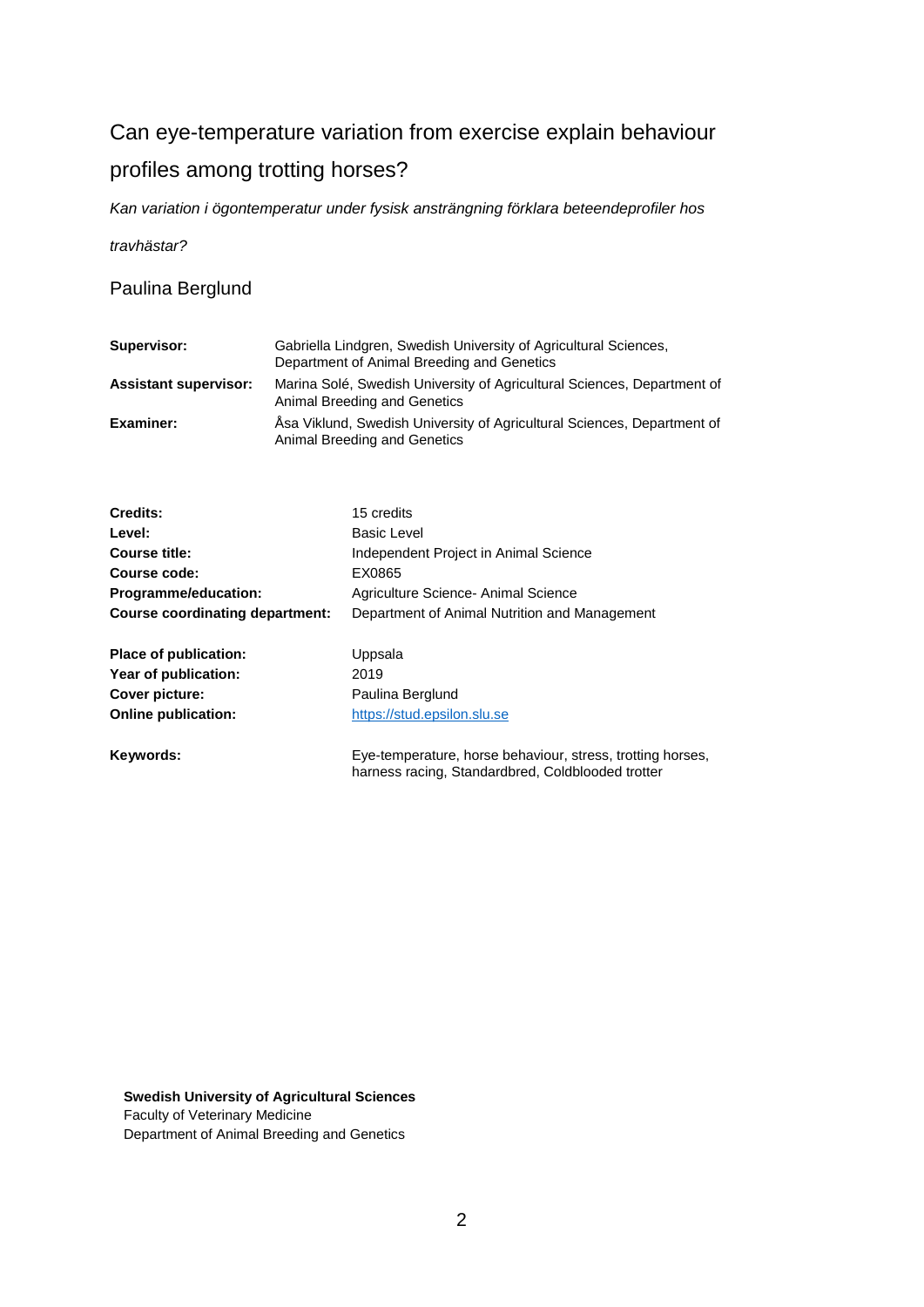# **Abstract**

Eye-temperature measured with infrared thermography have in previous studies showed significant correlation to competition results in harness racing. Studies also show a positive correlation between serotonin level in blood and eye-temperature which indicates that this method could serve as an indicator of stress and welfare in harness racing. The purpose of this study was to measure eye-temperature during competition with the help of infraredthermography and analyse if it could explain the behavioural profiles of the horses. A factor analysis where 5 principal components were constructed from the behaviour measures explained 71% of the variance. Horses with higher scores in factor 1 are fearful, remember unpleasant events and horses with lower scores in factor 1 tend to not desire to win and tend to not learn the task of racing. Horses with higher scores in factor 2 recovers well and are cooperative. Horses with higher scores in factor 3 are calm, horses with higher scores in factor 4 have good appetite after competitions and are focused. Horses with higher scores in factor 5 are stubborn, fearful and tend to lose control. A univariate linear model was constructed to test the significance of different co-variables. Breed had a significant effect on factor 2 and sex had a significant effect on factor 5. The eye-temperature variation could not explain the behaviours of the horses. To find strong evidence for the impact of eye-temperature on behaviour, additional interrogated horses are required to verify what exactly eye temperature is a measurement of. Future applications of these very preliminary results might lead to faster breeding progress, with better competition result and better welfare among sport horses.

# **Sammanfattning**

Ögontemperatur, mätt genom termografi har i tidigare studier visat signifikanta korrelationer till tävlingsresultat i travsport. Ögontemperaturen har även visats ha en positiv korrelation till serotoninhalten i blodet vilket skulle göra denna metod till ett bra hjälpmedel för att mäta stress och välfärd i samband med travtävlingar. Denna studie syftade därför till att genom insamling av egna data i form av mätningar av ögontemperatur och beteendeenkäter förklara vilka beteendeprofiler som finns hos travhästar samt ifall dessa kan förklaras genom variation i ögontemperatur under fysisk ansträngning. Genom faktoranalys kunde fem principiella komponenter konstrueras utifrån beteendeparametrarna vilka tillsammans beskrev 71% av variansen. Hästar med högre poäng i faktor 1 tenderar att komma ihåg obehagliga händelser och är rädda, de med lägre poäng vill inte vinna samt har svårt att lära sig nya saker. Hästar med högre poäng i faktor 2 har lätt att återhämta sig och är samarbetsvilliga. Hästar med högre poäng i faktor 3 är mindre nervösa och blir sällan spända. Hästar med högre poäng i faktor 4 har bra aptit efter tävlingar samt är koncentrerade. Hästar med högre poäng i faktor 5 har lätt att tappa självkontrollen, är envisa samt rädda. En linjär modell konstruerades för att hitta vilka variabler som hade effekt på beteendena. Ras hade en signifikant effekt på faktor 2 och kön på faktor 5. Variationen i ögontemperatur kunde inte förklara hästarnas beteenden. För att hitta bevis för att beteendet hos travhästar kan påverkas av ögontemperaturen behövs mer data och mer forskning för att verifiera exakt vad ögontemperatur är ett mått på. Framtida användningsområden från vidare forskning kan vara avel för ökad prestation och ökad välfärd hos sporthästar under tävlingssammanhang.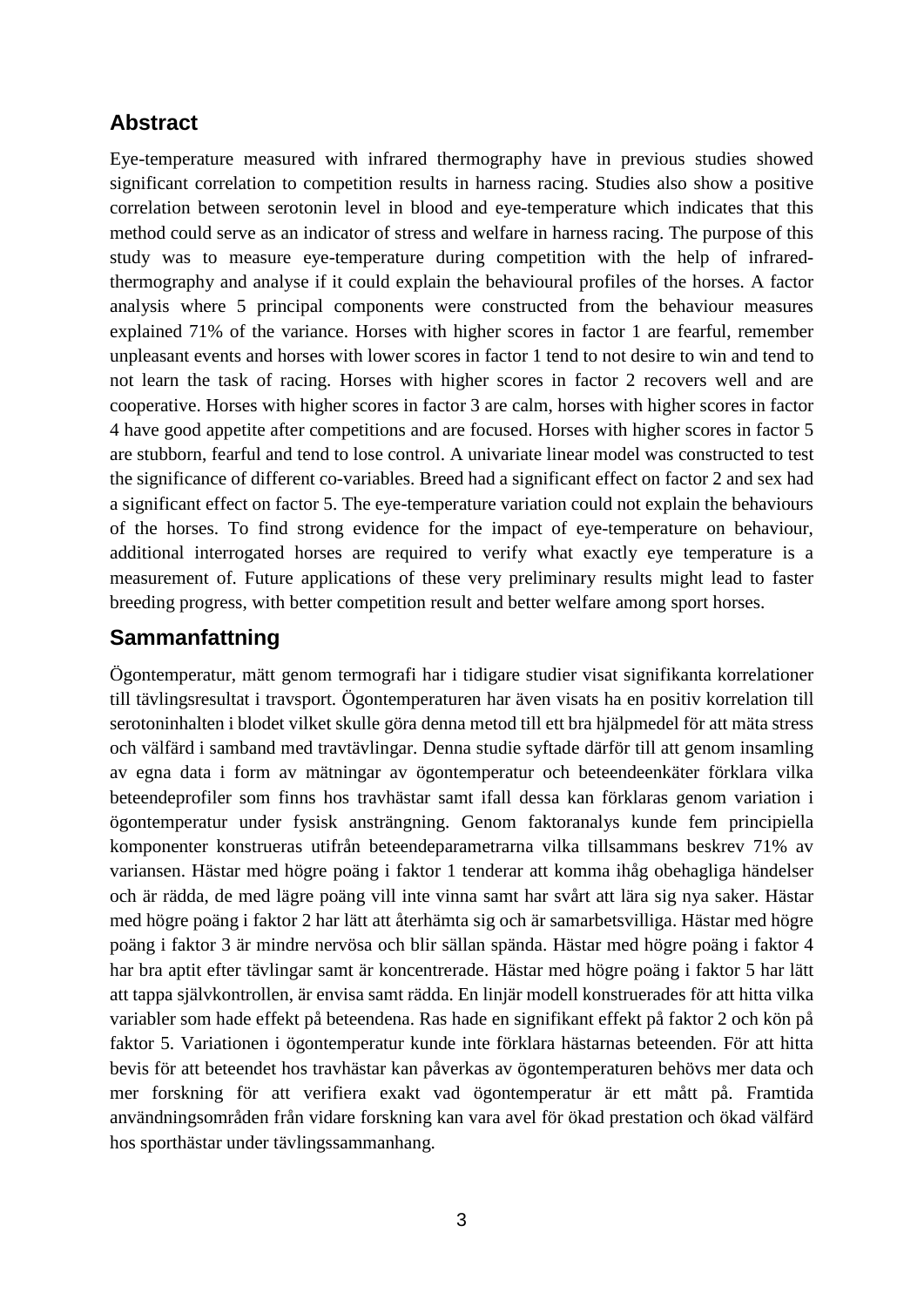#### **Introduction**

In this study the Norwegian-Swedish coldblooded trotter and the Standardbred trotter serve as a model to investigate how the modern sport horse cope with stress during competition. According to the Swedish trotting association (Svensk Travsport 2019a), the horses should not experience too much stress during the race. Moreover, in the code of conduct of the International Equestrian federation (Fédération Equestre Internationale 2018), the horse's welfare during competition is of highest priority. Whether it is dressage, show-jumping or harness racing, the horse is exposed to a new environment and stimuli which may impact the allostatic load. The allostatic load is the extra physiological changes needed to maintain homeostasis, a high allostatic load requires extra energy and might lead to stress (McEwen & Wingfield 2010). Stressors cause changes primarily in behaviour, the autonomic nervous system, immune response and neuroendocrine system. The immediate response to these changes is known as the "fight or flight" or stress response (e.g. aggressive behaviour or "passive fear" combined with cortisol release), to make sure the metabolism, immune system and reproduction function is equipped for changes in the environment that might be lifethreatening (Bartolomé & Cockram 2016). The authors explain that stress that is perceived as a threat activate the neuroendocrine- and immune response, also the parasympathetic nervous system and sympathetic nervous system are activated to maintain homeostasis. This induces serotonin release regulating immune response, metabolic- and reproductive functions which are affected during a longer period. The sympathetic nervous system will directly increase the concentration of free fatty acids, glycogen and blood flow to the muscles. These are all important steps to maintain homeostasis during physical exercise, the stress turns into distress when the "off switch" is not working. Then it will cause problems like loss of muscle strength and suppression of the immune response. As previous mentioned serotonin plays an important role in the response to stress and Valera *et al.* (2012) found significant correlations between salivary cortisol and eye-temperature (ET). The temperature around the eye-area gives a good indication of both stress and discomfort. Studies on humans show that stress and fearful situations activate the sympathetic nervous system which cause a temperature rise in areas around the eyes due to more blood that goes to superficial blood vessels in the skin (Pavlidis *et al.* 2000). The authors mean that this extra blood flow to the eye-area is a must for quick eyemovements to detect possible threats.

Previous research on Spanish trotting horses confirmed a relationship between eye-temperature and performance which indicates a breakpoint where stress turns in to distress and affects competition results negatively (Negro *et al.* 2018). Long term damages of stress are immunosuppression, weight loss, stomach ulcer and stereotypic behaviours (Mills & Nankervis 2013). To evaluate welfare and stress-level at competitions this study will use a non-invasive method to measure ET with help of infrared-thermography. The purpose of this study is also to analyse behavioural profiles of the horses at the competition via a survey to find out if ET can explain the horses' behaviour.

Question formulations:

- Are there any specific behavioural profiles in racing horses?
- Can ET variation from exercise explain behaviour profiles among trotting horses?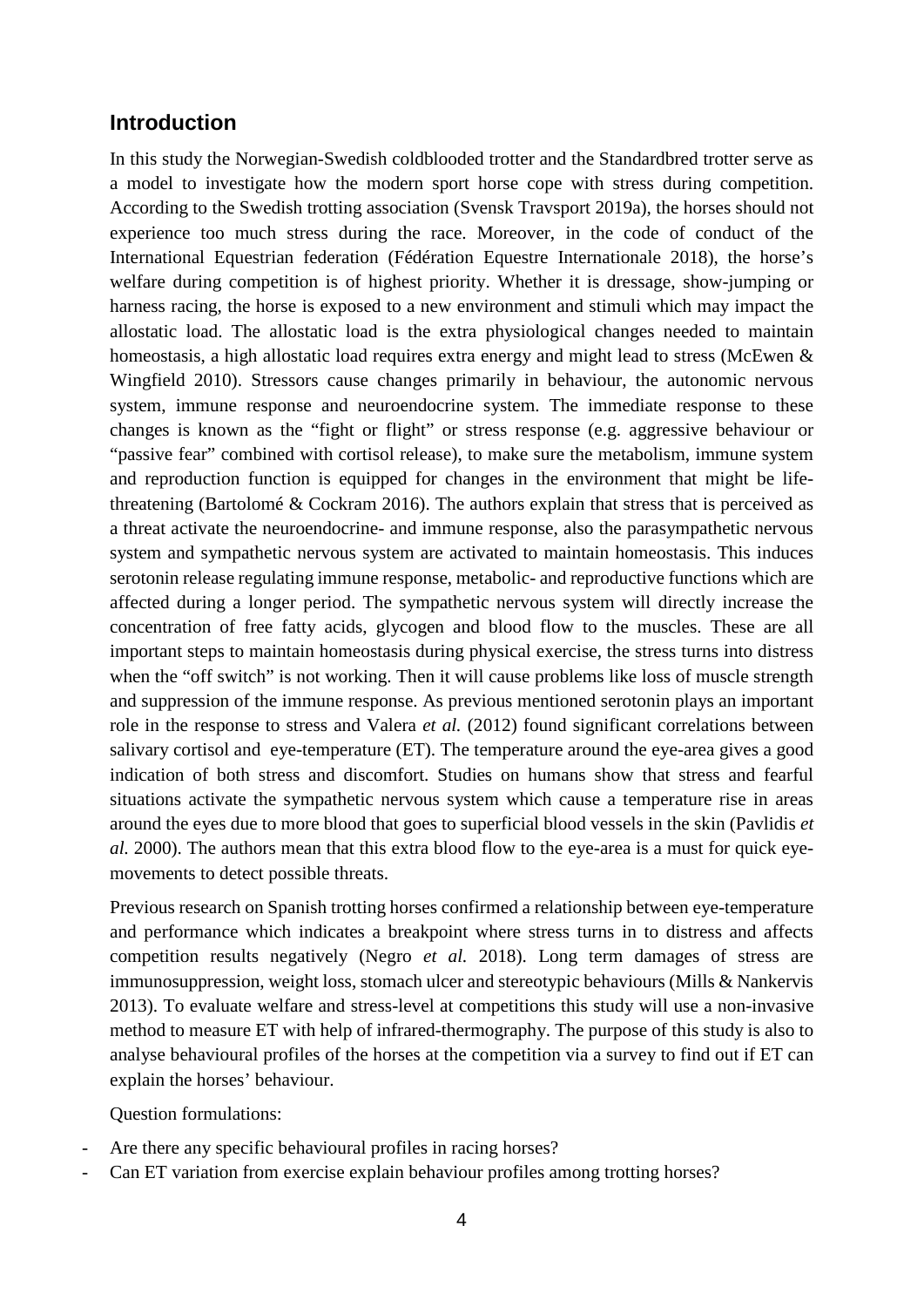## **Literature review**

#### **Infrared-thermography as a tool for measuring eye-temperature**

The infrared-thermography camera has been used in several studies. In the study of Valera *et al.* (2012) ET was measured during show-jumping competitions. In total, samples of 16 horses were analysed. Results showed that ET before and just after the competition differed significantly. The study also revealed a significant correlation of 0.72 between salivary cortisol and ET intervals (five minutes after the competition to three hours after the competition). The same method has been used by Bartolomé *et al.* (2013) with data from 173 horses that competed in show-jumping. Results showed that correlation between performance and ET-intervals was negative, thereby low ET was correlated to better result in show-jumping competitions.

Another study made by McGreevy *et al.* (2012) measured the effect of different nosebands (double-bridle, regular noseband and without noseband). The study showed significant results with higher ET among the horses wearing double-bridle or a regular noseband. Measurements assessed with infrared-thermography (IRT) have also been done during lunging with Pessoa as a training aid or method for horses to help them use their back-muscles (Designed by showjumping rider Nelson Pessoa) (Hall *et al.* 2011). The result of wearing the Pessoa during lunging contributed to higher ET compared to lunging without using the Pessoa and the author's conclusion correspond to previous mentioned studies, IRT is a helpful non-invasive tool to measure stress and welfare.

#### **Behavioural tests in sport horses and genetics**

Personality tests for horses have previously been used to confirm reliable methods to describe correlations between behaviour traits and rated personality (Lloyd *et al.* 2007). A survey including 20 behaviour traits such as excitability, anxiousness and tension was given to trainers or owners of 44 horses in the UK who rated each trait from one to seven depending on how often the horse expressed the particular trait. The trainers' or owners' scores were compared with the jury's scores, and the results showed that owners and the jury agreed on the score of 71.2% of the horses with the conclusion that questionnaires could be a reliable method to evaluate horse behaviour. Furthermore, the results from surveys like this can be used in breeding organisations to select for different traits (König von Borstel, 2013). The authors conclusion is that heritability  $(h^2)$  for behavioural traits varies in studies from 0 to 0.4, with significant and higher  $h^2$  obtained from test stations. Most of the breeding associations include behavioural traits in their breeding objectives, and temperament seems to be most frequent trait to determine if the horse could perform in the given sport (König von Borstel, 2013).

In the breed standard description of the Swedish Standardbreds and Coldblooded trotters the horses should be easy to handle and have a great willingness to cooperate (Svensk Travsport 2019b). This can also be described as tractability. This specific trait has a genetic association in Thoroughbred horses to serotonin receptor 1a (HTR1A) which regulate anxiousness (Hori *et al.* 2015). The authors used a behavioural survey that the caretakers of Thoroughbred fillies and colts at a training centre in Japan answered. The replies from the survey were associated with two variants of the HTR1A gene (c.709G>A and c.771G>C). The behavioural survey had a scale of three points (1=easy, 2=somewhat difficult and  $3=$  difficult) to describe how the horses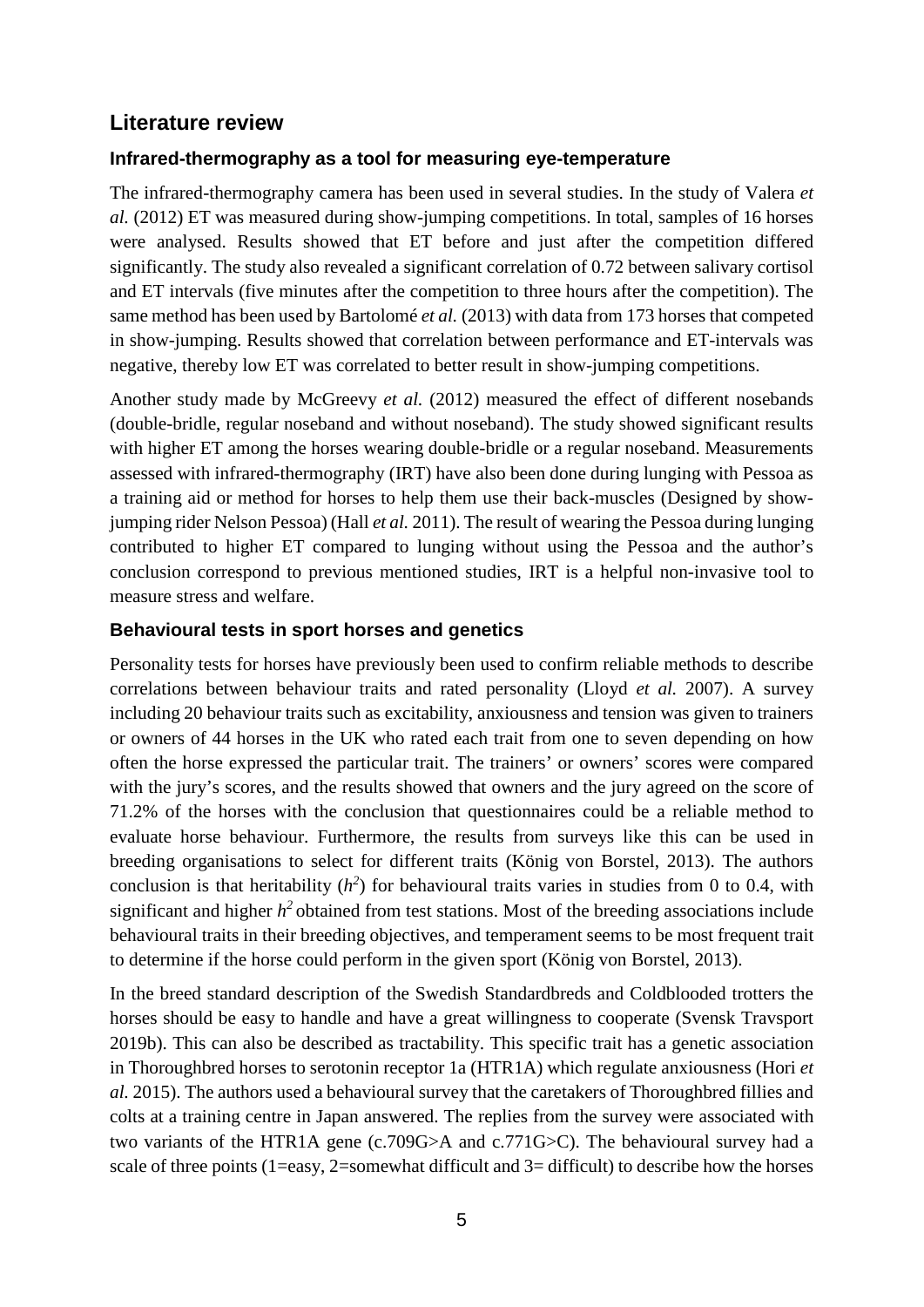react to different stimuli (e.g. first grooming, driving or riding on 800m track). Horses carrying an A allele at c.709G>A showed lower tractability. Five principal components were constructed and reflected different kinds of tractability. The genotype HTR1A:c.709G>A had significant impact on four of these components among fillies and only one (reaction to starting gates and trailers) among colts, reflecting a sex effect.

# **Materials and methods**

Collection of data for the study took place at Bjerke Racetrack in Oslo-Norway the 30<sup>th</sup> of April 2019 from the time the first horse arrived, to the end of last race, approximately from 3 pm to 10 pm. In total, 33 randomly selected horses were evaluated belonging to the breeds Norwegian-Swedish Coldblooded trotter (NSCT) and Standardbred trotter (SB).

ET measures with IRT were collected with a FLIR I6 camera as shown in Figure 1. In total three pictures/measurements of each horse were taken; first photo before the race, second photo immediately after the race, and third photo approximately one hour after the race. Position of the camera was one meter 90 $^{\circ}$  from the eye. Pictures were only taken of the left eye. Out of the 33 horses only 26 had fully completed results that could be used in this study. All 26 horses contributed to the first and second photo, while third photo results from 17 of them were analysed. The remaining nine horses went home before the minimum time required (1h) and therefore they lack information about third ET. Out of the 26 horses there were 12 mares, 5 geldings and 9 stallions. The breed distribution was 20 SBs and 6 NSCT. At the same time as the photo was taken, air-temperature and humidity were measured with a hygrometer to obtain corrected results from the IRT-camera.



**Figure 1.** Infrared thermography-photo of the left eye taken after the race collected with FLIR I6 camera, maximum temperature (36,1°) is found in the red triangle and is shown in degrees Celsius in the upper left corner.

A survey was distributed to the owners or trainers of the horses containing questions about how they experienced the horse's behaviour at competitions on a scale from one to seven as seen in Appendix 1. The survey included 12 questions with alternative answers in the scale from 1-7 depending on how often the specific behaviour was observed in racing competitions. 1=Never, 2=Rarely, 3=Occasionally, 4=Sometimes, 5=Often, 6=Usually, 7=Always. The following behaviours and descriptions were used: **nervousness**: tends to become nervous or anxious, **excitability**: tends to get excited or agitated easily, **fearfulness**: tends to be afraid easily,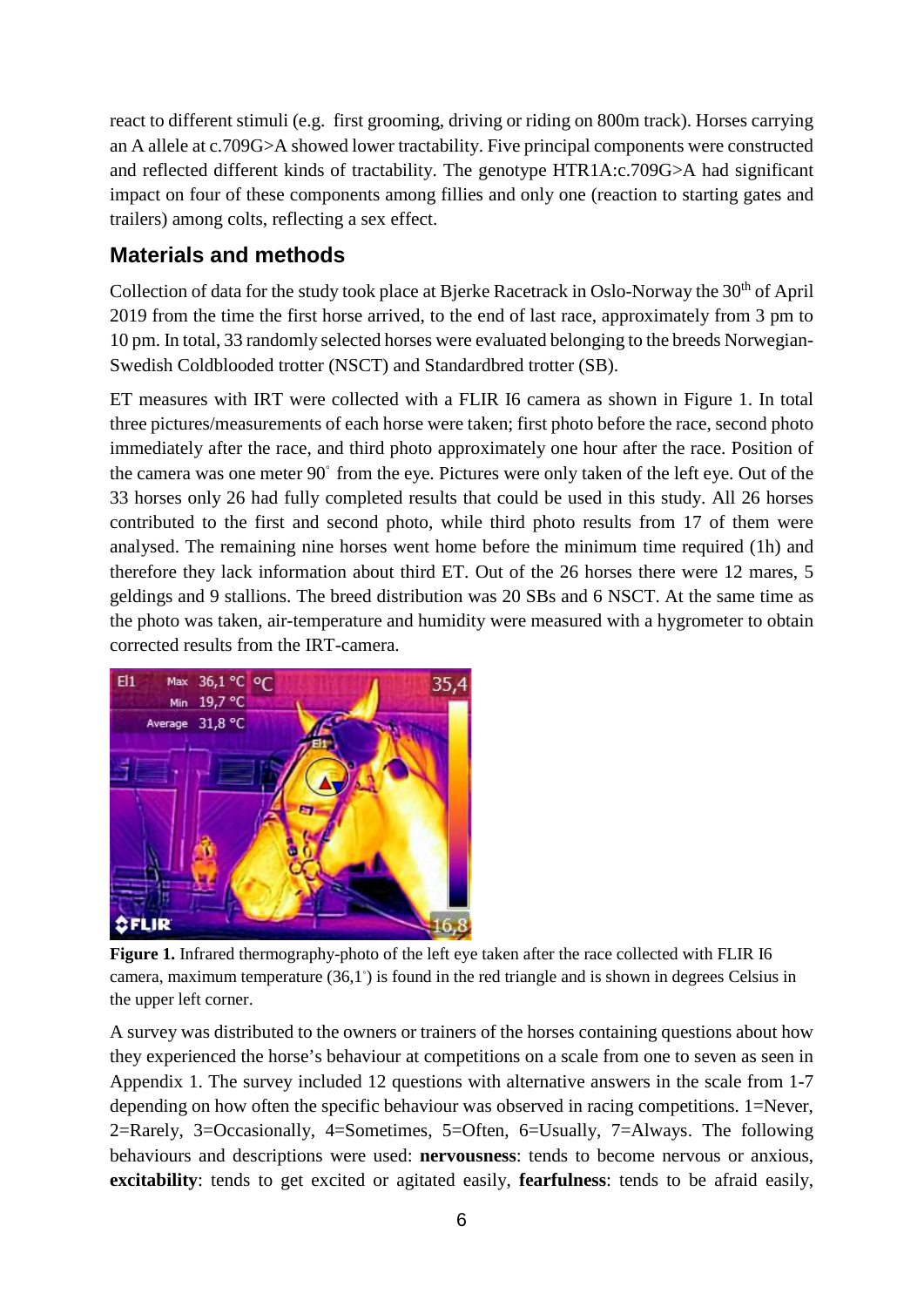**concentration**: tends to be focused and unaffected by the environment, **learning**: tends to learn the task of racing/competing quickly, **memory**: tends to memorize/remember unpleasant events, **cooperation**: tends to be cooperative, have good attitude, **will to win**: tends to desire to win/run fast, **stubbornness**: tends to be obstinate once it resists a command, **self-control:** tends to panic, escape and lose control, **recovery**: tends to relax quickly, and **appetite:** tends to have poor appetite between races.

Results from the behavioural survey were analysed using the software Statistica v13. Both ET and behaviour were compared to a normal distribution. A factor analysis (FA) of the behavioural traits was first used, following a linear model to test for the influence of age, sex, breed, ET and time on behaviour. Sex was included as fixed effect with three classes: mare, gelding and stallion. Age, ET and time was used as linear covariates. Breed was included as a fixed effect with 2 classes (SB or NSCT). The following linear model was used to test significance of the effect for each factor:

 $y = \mu + Age + Sex + Breed + EType + \Delta ET + \Delta Time + Residual$ 

y is the factor score (factor 1 to 5),  $\mu$  is a common intercept, *ETpre* is the ET before the competition,  $\Delta ET$  is the difference in ET from the second photo (after competition) to the first photo.  $\Delta Time$  is the time increment from when the race started to the time of the second photo. Results are considered significant if  $p \le 0.05$ .

### **Results**

#### **Descriptive statistics**

The first IRT- photo was taken when the horses arrived to the stable at the racecourse, results of ET are shown in Table 1. The mean-value of the first photo was 35.18 °C, mean value for the ET on the second photo was  $36.97$  °C and the mean value for the third photo was  $35.89$  °C. All IRT- photos followed assumptions of normal distribution.

**Table 1.** Medians, means and standard deviation (SD) for eye-temperature (ET) pre- and post-test, ET change 1 (Difference between first and second photo), ET at rest and ET change 2 (Difference between second and third photo) in Degrees Celsius

| EТ                 | N  | <b>Median</b> | Mean    | SD   |
|--------------------|----|---------------|---------|------|
| <b>ET Pre</b>      | 26 | 35.05         | 35.18   | 0.72 |
| <b>ET Post</b>     | 26 |               | 36.97   | 1.08 |
| <b>ET Change 1</b> | 26 | 1.8           | 1.79    | 1.16 |
| <b>ET Rest</b>     | 17 | 35.8          | 35.89   | 1.07 |
| <b>ET Change 2</b> | 17 | $-1.3$        | $-1.39$ | 1.42 |

From the behavioural survey results from medians, means and standard deviation (SD) are shown in Table 2. Results did not follow the assumption of normal distribution. The median for nervousness was 2.5 meaning the horses rarely or occasionally tended to get nervous at competitions. The median for excitability was 3 meaning they occasionally tended to get excited at competitions. The median for fearfulness was 2 meaning they rarely tended to get afraid easily, the median for concentration was 6 meaning they are usually focused and unaffected by the environment. The median for learning was 6 meaning they learn the task of racing or competing quickly. The median for memory was 2 meaning they rarely remembered unpleasant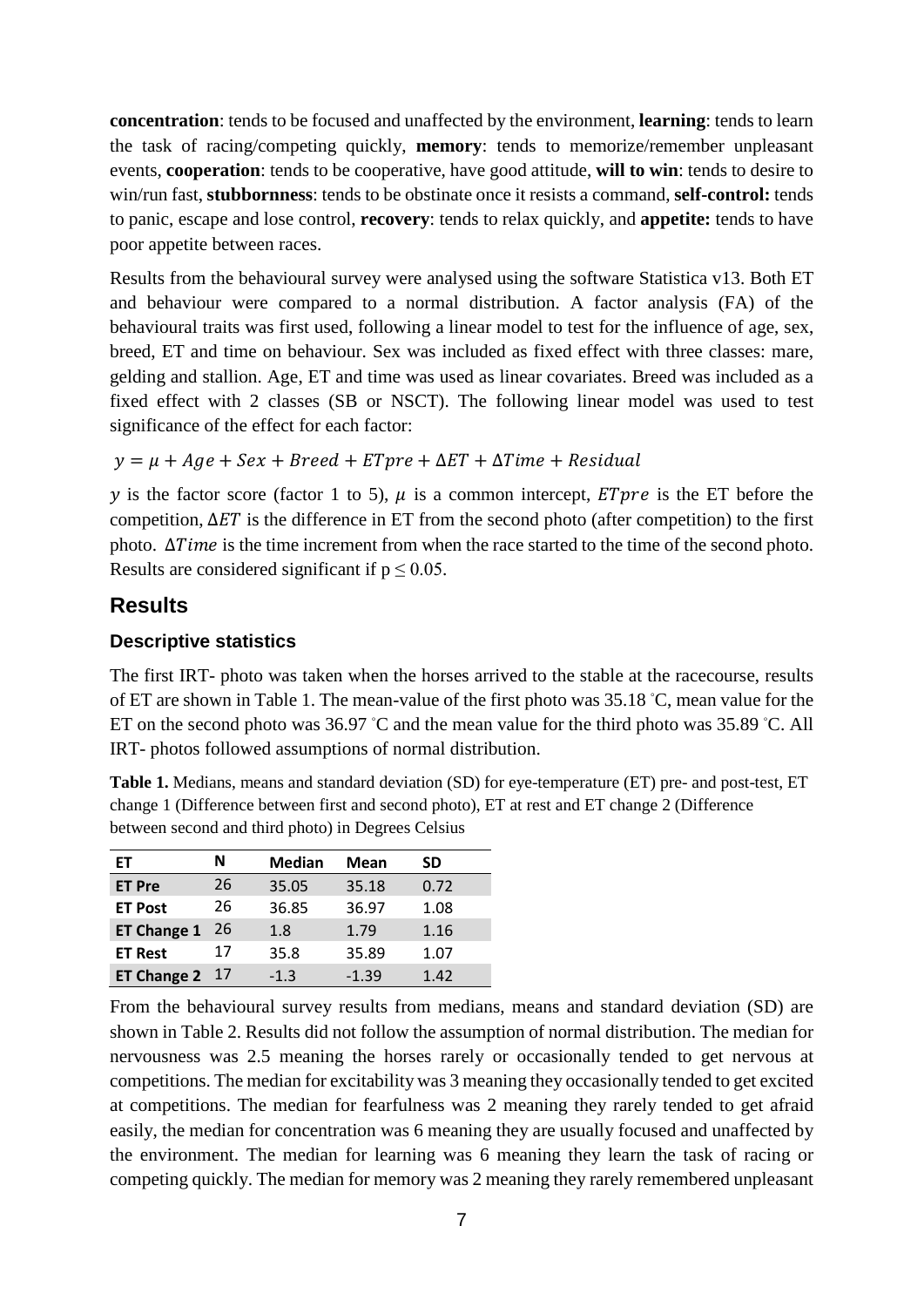events. The median for cooperation was 6 meaning they are usually cooperative. The median for will to win was 6 meaning they usually are willing to win. The median for stubbornness was 2 meaning they rarely get obstinate once they resist a command. The median for self-control was 1 meaning they never tends to panic, escape or loose control. The median for recovery was 6 meaning they usually tends to recover quickly. The median for appetite was 1 meaning they never tends to lose appetite between races.

| <b>Trait</b>        | <b>Median</b>  | <b>Mean</b> | SD      |
|---------------------|----------------|-------------|---------|
| <b>Nervousness</b>  | 2.5            | 2.8         | 1.5     |
| <b>Excitability</b> | 3              | 3.4         | 1.4     |
| <b>Fearfulness</b>  | $\mathfrak{p}$ | 2.1         | 1       |
| Concentration       | 6              | 5.3         | 1.6     |
| Learning            | 6              | 6.3         | 0.8     |
| <b>Memory</b>       | 2              | 3.2         | 2.1     |
| Cooperation         | 6              | 6.3         | 0.8     |
| Will to win         | 6              | 5.8         | $1.5\,$ |
| <b>Stubbornness</b> | $\overline{2}$ | 2.5         | 1.8     |
| Self-control        | 1              | 1.4         | 0.6     |
| <b>Recovery</b>     | 6              | 5.7         | 1.5     |
| <b>Appetite</b>     | 1              | 1.7         | 1.3     |

**Table 2.** Medians, means and Standard deviation (SD) for scores in each trait in the 26 fully completed behavioural surveys

#### **Principal components and Factor analysis**

The behavioural profiles (observed correlated variables) among the trotting horses were explained using principal component analysis and factorial analysis. In total there were five principal components constructed that together explained 71% of the variance. Factor 1 explained 23% of the variance, factor 2 explained 15 % of the variance, factor 3 explained 12% of the variance, factor 4 explained 11% of the variance and factor 5 explained 10% of the variance. Positive values from the factor analysis correspond to higher scores on the behavioural questionnaire (Maximum:7=Always) and negative values from the factor analysis correspond to lower scores from the questionnaire (Minimum:1=Never). As seen in Figure 2, each trait is either on the positive or negative side of each factor. Traits on the same side, below -0.4 or above 0.4 are those who most likely have a relationship or interact with each other. Depending on how strongly correlated each trait/behaviour is to the factor they will have different loadings. The loading is the weight of each trait converted from points in the survey to a scale from - 1 to 1 depending on its weight. In factor 1, fearfulness and memory load on the positive side and will to win and learning load on the negative side. In factor 2, cooperation and recovery load on the positive side. In factor 3, nervousness and excitability are on the negative side and load together. In factor 4, concentration and appetite are on the positive side and load together. In factor 5, stubbornness, self-control and fearfulness are positive and load in the same direction.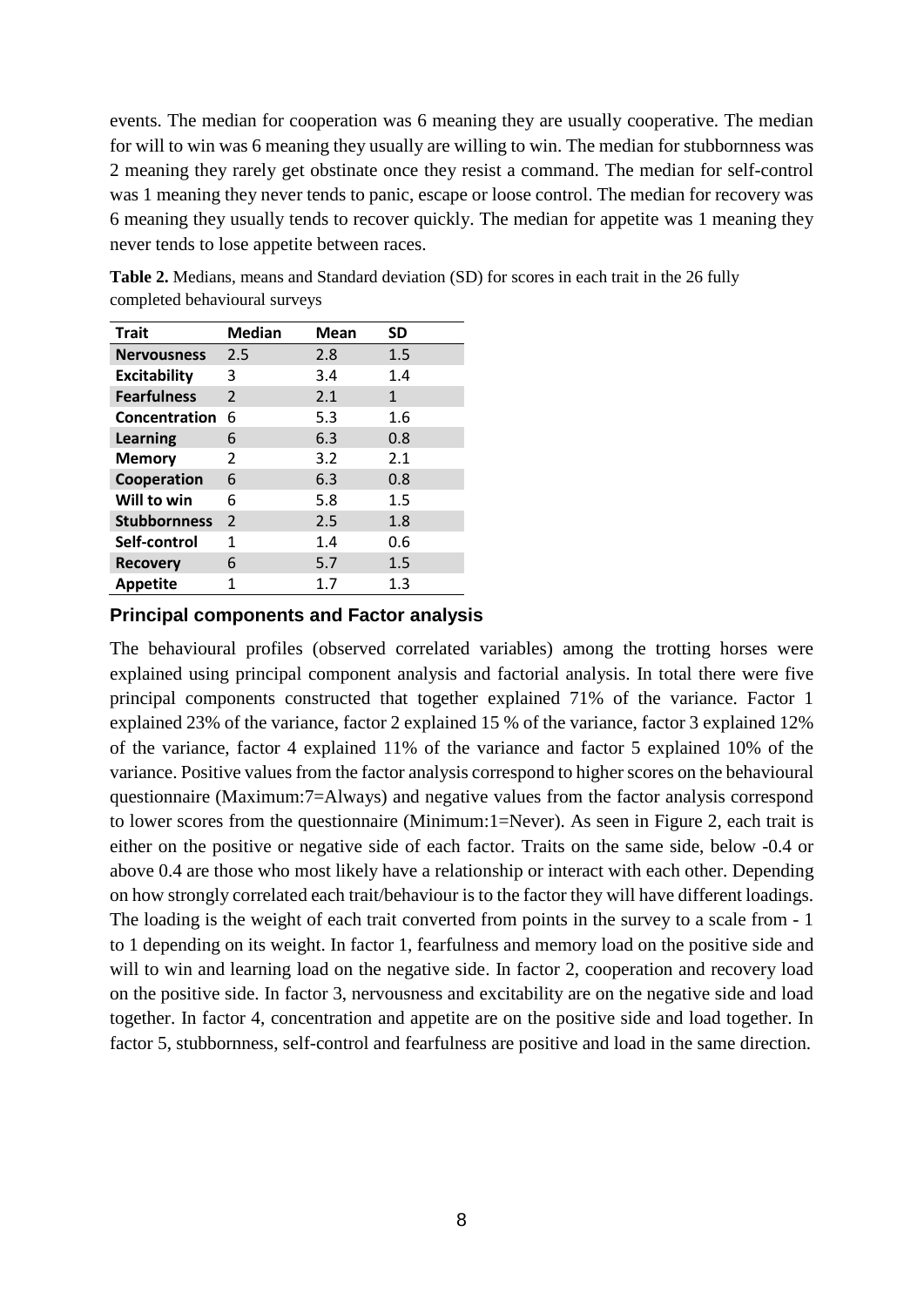

**Figure 2.** Factor 1-5, behavioural traits loading on either positive or negative side, absolute values over 0.4 create the factors.

#### **Linear model and LS (Least Square) means**

Results from LS-means and p-values are shown in Figure 3 and Table 3. From the univariate analysis of factor 1 none of the effects had significant impact on the factor. From the analysis of factor 2, breed had a significant effect on the factor  $(p=0.048)$  as seen in Figure 3. The meanvalue of the NSCT horses in factor 2 was positive and close to 1 and the mean-value for the SBs in factor 2 was negative close to -0.3. In factor 2 cooperation and recovery loaded in the same positive direction and NSCT horses had higher scores than SBs. This means in general, that NSCT got higher scores that correspond to better recovery and cooperation in comparison with SB. From the univariate analysis of factor 3 none of the effects had any significant impact on the factor neither on factor 4. For the test of significance of factor 5, the sex had a significant effect on the factor  $(p=0.013)$  as seen in Figure 3. Geldings were on the positive side, mares and stallions on the negative side. In factor 5 self-control and stubbornness loaded in the same positive direction and the sex had a significant effect on the factor meaning that geldings had higher scores and tends to lose self-control and obstinate once it resists a command more often than mares and stallions.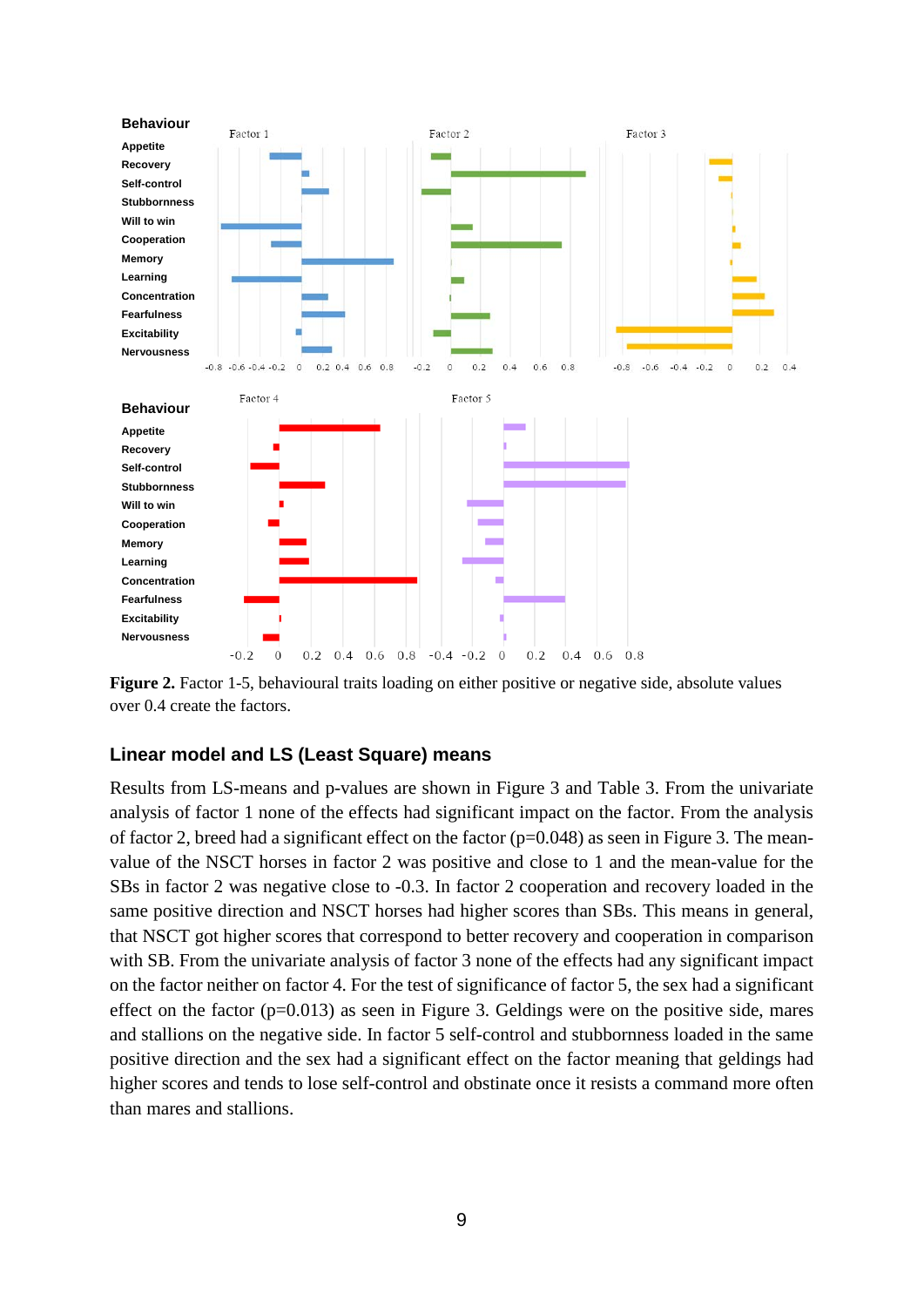

**Figure 3.** The y-axis explains mean factor scores and the x-axis breed in the left figure and sex in the right figure. Upper figure: Least Significant (LS) means for breed in factor 2, warmbloods: -0.3189, coldbloods: 0.9488. Lower figure: LS means for sex in factor 5, geldings: 1.1961, mares: -0.4659, stallions: -0.3457.

| p-values             |               |      |           |                      |             |            |              |
|----------------------|---------------|------|-----------|----------------------|-------------|------------|--------------|
|                      | Intercept Age |      | Temp. Pre | ET<br>change 1 Incr. | <b>Time</b> | <b>Sex</b> | <b>Breed</b> |
| <b>FACTOR 1</b>      | 0.34          | 0.69 | 0.34      | 0.18                 | 0.71        | 0.58       | 0.33         |
| <b>FACTOR 2</b> 0.41 |               | 0.41 | 0.37      | 0.49                 | 0.59        | 0.43       | 0.05         |
| <b>FACTOR 3</b>      | 0.91          | 0.84 | 0.88      | 0.24                 | 0.73        | 0.25       | 0.97         |
| <b>FACTOR 4</b>      | 0.58          | 0.52 | 0.58      | 0.42                 | 0.30        | 0.30       | 0.30         |

**FACTOR 5** 0.57 0.14 0.53 0.69 0.71 0.01 0.46

**Table 3.** p-values from univariate test of significance for each factor, significant effects marked in red

## **Correlations**

Correlations among behavioural traits and between behavioural traits and ET were analysed using Pearson's correlation coefficient. Results show that the following behavioural traits were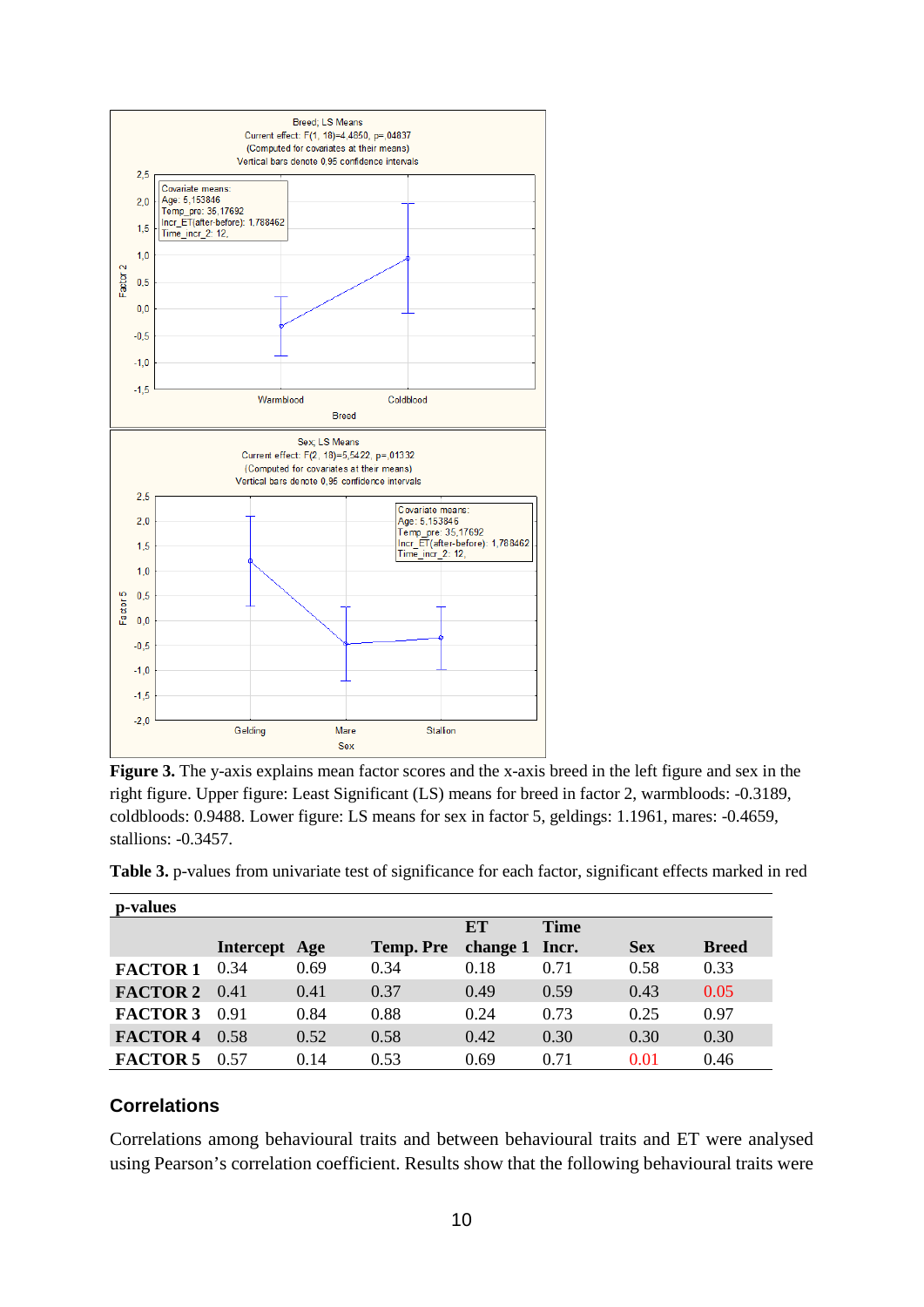significantly correlated to each other; nervousness positively correlated to excitability (0.42; p=0.031). Learning negatively correlated to memory (-0.42; p=0.031) and negative correlated to self-control  $(-0.45; p=0.022)$ . Learning was positively correlated to will to win  $(0.55;$ p=0.03). Fearfulness was positively correlated to self-control (0.41; p=0.040). Cooperation was positively correlated to recovery (0.50; p=0.009). Will to win was negatively correlated to selfcontrol (-0.41; p=0.040). Stubbornness was positively correlated to self-control (0.41; p=0.038). Eye-temperature of the first photo before the race and ET on the second photo after the race had no significant correlation to any of the behavioural traits in this study. One of the traits, will to win seems to have a significant positive correlation with increase in ET between first and second photo  $(0.50; p=0.039)$ . Excitability had a significant positive correlation to the ET on the third photo (rest)  $(0.70; p=0.002)$  and a significant negative correlation to decrease in ET between the second and third IRT-photo (-0.50; p=0.040).

## **Discussion**

The purpose of this study was to find specific behaviour profiles among trotting horses and if the ET variation from exercise could explain these behaviours. All the measurements and data were collected using non-invasive methods such as behaviour survey and ET with an IRTcamera. The questionnaire was filled in by the trainer or the owner that was familiar with the horse. With the help of a factor analysis 5 factors were constructed which gave indications of how each trait interact with the other traits in the behavioural survey. The aim of a factor analysis is to find latent variables, which means by combining several behavioural traits one" general" factor can be constructed out of these.

Results for factor 1 showed that this factor describes horses that tend to remember unpleasant events, are fearful and tend to get afraid easily on competition sites. These horses did not tend to learn new things and did not have as high will to win as other horses. This factor explained the largest part of the variance in the different factors (23%) but neither age, nor sex, breed, ET pre-test, difference in ET pre and post-test or the time-difference between these photos had a significant effect in the linear model. This could either be because of the limited data material (too few horses that contributed to the result) or other effects that were not considered in the linear model.

Factor 2 describes horses that are cooperative and recovers easily after competitions because of high scores in the behavioural survey. None of the effects included in the linear model except breed had significant effect on factor 2. The NSCT horses had significantly higher scores than SB indicating better cooperation and faster recovery after races. It would be interesting to do some further research with more horses included and in relation to competition results if fast recovery after races could indicate better results due to less stress. In Spanish SB, Negro *et al.* (2018) found that stress could have a negative impact on competition results. This study used the same method as in Negro *et al.* (2018) to evaluate ET during harness racing but the authors did not evaluate the horses behaviours as in this study. Therefore, if more data from ET and behavioural surveys are collected to reach same number of horses as in the previous study (130 horses) results from ET might have a significant correlation with factor 2. A theory could be that animals receiving higher scores on cooperation and recovery also had a faster reduction in eye-temperature between the second photo (just after the race) and third photo (at rest).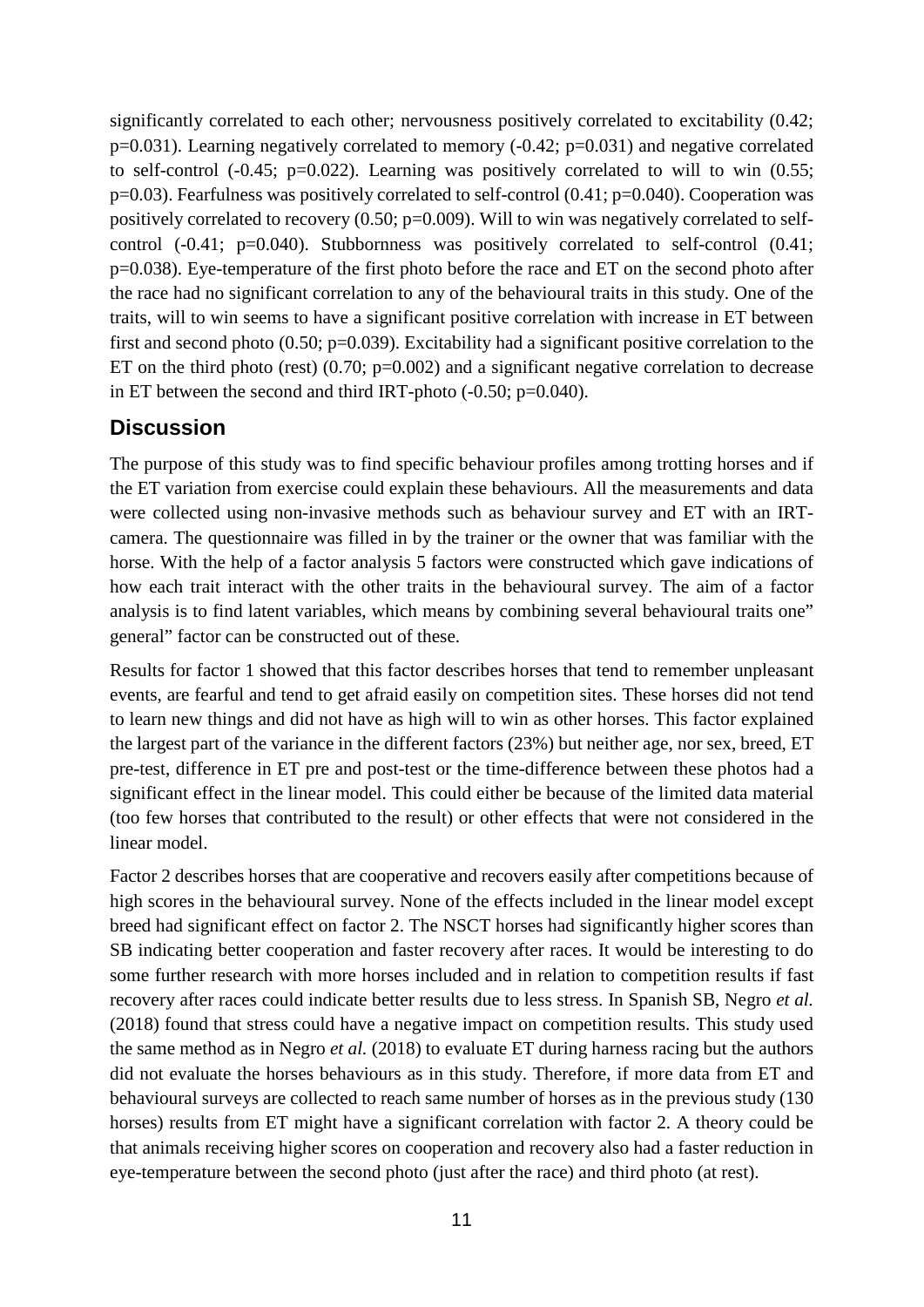Results from factor 3 showed that the horses in this factor are calmer and do not get excited easily on the competition sites. These two traits have previously been studied among Tennessee Walking horses where they also loaded in the same direction in one factor when analysed with FA (Staiger *et al.*, 2016). From the same study on the Tennessee Walking horses' other traits from the survey that also loaded in the same direction as nervousness and excitability in the same factor were; panic, skittishness (easily surprised), unpredictable, timidity (lack of courage) and watchful (about surroundings). The same method using a questionnaire for behavioural traits and a IRT-camera to measure ET have previously been used by Dai *et al.* (2015) to analyse reaction to novel objects in warmblood-, riding- and draft horses. The authors result from the FA also correspond to the result of the FA in this study, nervousness and excitability move in the same direction and high scores comes from horses that are fearful. Although these breeds are selected for different traits they are the same species and maybe these traits are a result of the horse's evolution as a pray, not selection for sport-horses.

Factor 4 describes horses that were more concentrated and had better appetite after competitions. In the study by (Staiger *et al.* 2016), they found concentration and cooperation loading on the same side and traits like nervousness and excitability loading on the other side in one of the factors called tractable. This factor could describe behavioural profiles of horses that are willing to cooperate and have better concentration, are less nervous and gets less excited on competitions.

Horses in factor 5 were more stubborn, tend to lose self-control and were more fearful. This also corresponds to Staiger *et al.* (2016) and the factor analysis where panic and stubbornness moved in the same direction in one of the factors. In the present study in factor 5, sex had a significant effect on the result where geldings received the highest scores in the questionnaire followed by stallions and mares ( $p=0.013$ ). There was no linear model from the Tennessee Walking horse's behaviour to test significant effects for factors, but Tennessee Walker geldings mean factor values for the trait stubbornness in one factor also indicates that geldings in that factor tend to be more stubborn than mares and stallions (Staiger *et al.* 2016).

The only significant correlations found between behaviour traits and ET were excitability and will to win. Excitability was strongly positive correlated to ET at rest (third photo) which means the more excited the higher ET at rest. Excitability was also significantly correlated to ET change 2 (between second and third photo). The correlation was negative indicating that exited horses have less decrease in ET after the race, this could perhaps be a sign of bad recovery, stress and a welfare issue. In Negro *et al.* (2018) performance result of Spanish SB were compared to ET using the same method as in the present study. The result showed that better competition results were correlated to high ET just after the race but ET at rest was low. Results of ET change 2 and ET at rest in the present study was not corrected for time, which may impact the result. With more data, results of correlations between ET and behaviour would be more trustworthy and more significant correlations might be found, then ET measurements and behavioural patterns in trotters could serve as a basis in the selection for breeding. Factor analysis could be a suitable method combined with IRT, and in further research; competition result and genome-analysis to generate significant associations between these traits. This could be used to generate faster breeding progress, both in competition success and welfare.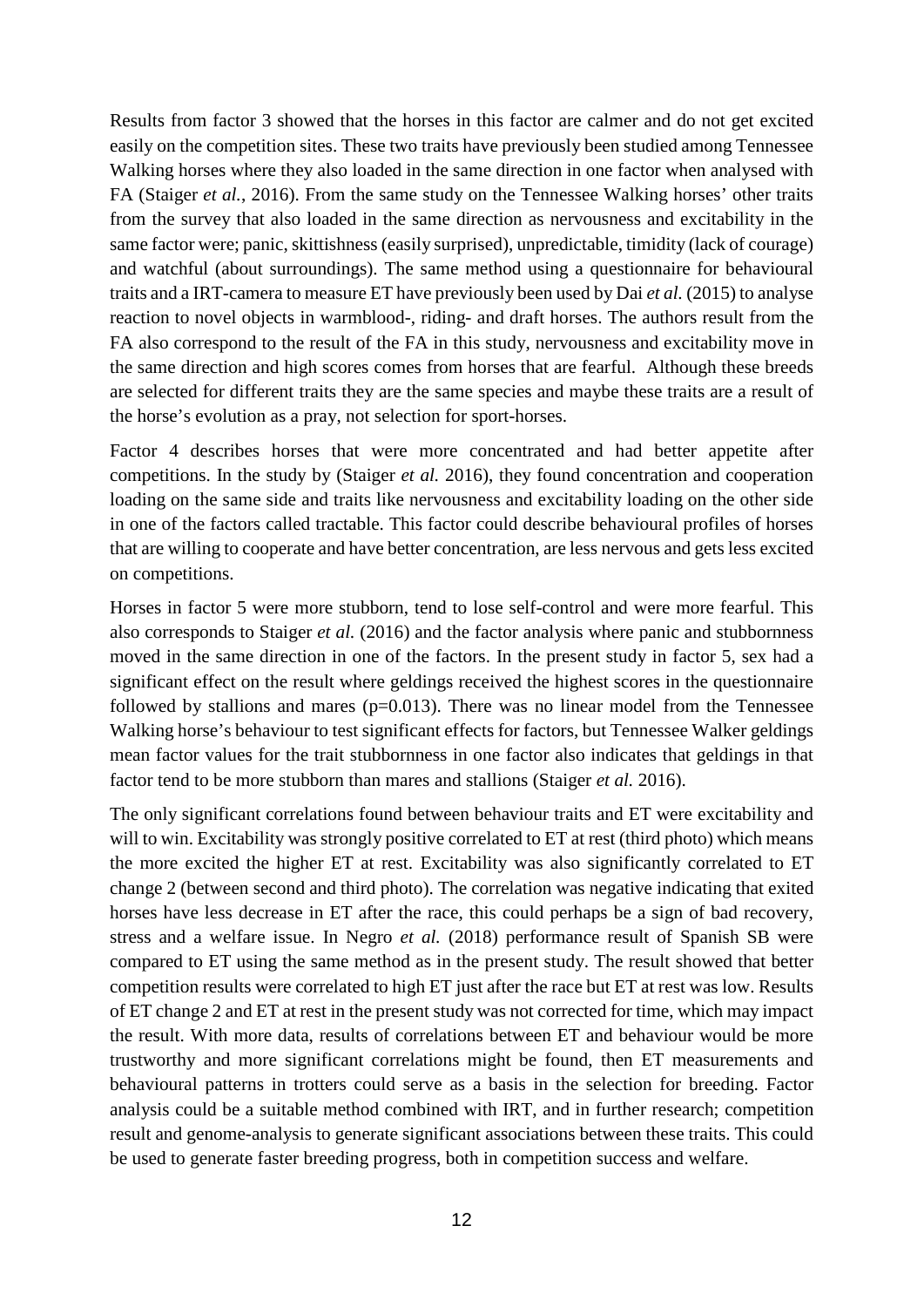The explanation for the large SD value from ET change 1 (Table 1) is that some horses did not have an increase but an decrease in ET between first and second photo, same in ET change 2 (Table 1) where some horses had a increase in ET instead of decrease. Due to different numbers of horses in second and third photo mean value considered in the SD for ET change 2 is based on the mean values of the 17 horses in the last photo, not the actual 26 horses that contributed with information to the second photo.

The method chosen for this study to evaluate behavioural profiles via a questionnaire and ET as an indirect measurement of stress and recovery have multiple times been used in other studies. As previously mentioned, questionnaires filled in by caretakers or trainers have been a successful tool to find behavioural profiles in different horse breeds. Staiger *et al.* (2016) mapped different behaviour profiles among Tennessee Walking horses, Dai *et al.* (2015) in different sport horses for reaction/fear to novel object and Hori *et al.* (2015) in young Thoroughbred horses for reaction to new stimuli. Advantages regarding this method is that results from the survey reflect behavioural profiles from a long time (at least as long as the trainer or owner has known the horse) not just at a specific time which would have been the case if a jury rated the behaviours seen at the competition. Disadvantages with the method in this study were that some people misunderstood some questions which may have impact on the result due to few completed surveys (26 of 33 distributed).

The IRT- camera also has advantages and disadvantages, one major advantage is that it is a non- invasive method and less stressful to the horse compared to e.g. blood-samples. The fact that IRT measures of ET is an indirect measurement of something else could be a disadvantage if the underlying factors are unknown. There are still evidence of that IRT- photos may have a correlation to cortisol-level (Valera *et al.* 2012), or with the serotonin and dopamine gene variants (Negro *et al.* 2019). With more studies on what exactly ET measurements are reflecting and more data from ET and behavioural surveys there is a huge potential to find results that can be implemented in breeding programs to improve athletic ability and welfare in trotting horses as well as other sport horses.

# **Conclusion**

In conclusion, the FA gave indications of specific behaviour profiles among trotting horses. These factors could not be explained by ET but breed had an effect in factor 2 and sex in factor 5. The small sample size is believed to be the main reason to the non-significant results since previous studies confirm that IRT is a helpful tool to evaluate ET. With more data from behavioural surveys and ET there is a potential to use this information combined with e.g. competition results and genome-analysis to implement in the breeding programs. This could increase the welfare as well as competition results among trotting horses.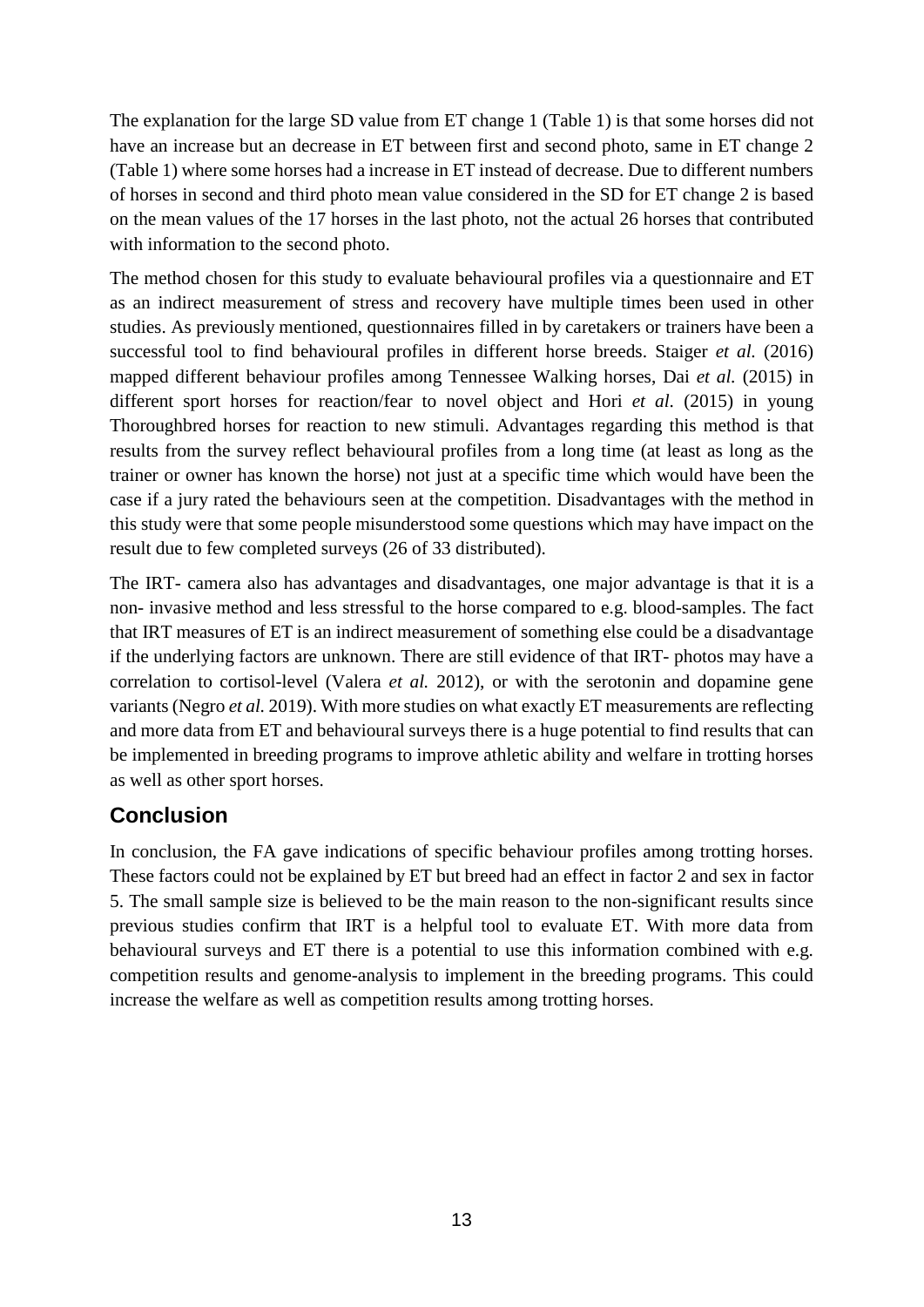### **References**

- Bartolomé, E. & Cockram, M.S. (2016). Potential Effects of Stress on the Performance of Sport Horses. *Journal of Equine Veterinary Science*, vol. 40, pp. 84–93
- Bartolomé, E., Sánchez, M.J., Molina, A., Schaefer, A.L., Cervantes, I. & Valera, M. (2013). Using eye temperature and heart rate for stress assessment in young horses competing in jumping competitions and its possible influence on sport performance. *animal*, vol. 7 (12), pp. 2044–2053
- Dai, F., Cogi, N.H., Heinzl, E.U.L., Dalla Costa, E., Canali, E. & Minero, M. (2015). Validation of a fear test in sport horses using infrared thermography. *Journal of Veterinary Behavior*, vol. 10 (2), pp. 128–136
- Fédération Equestre Internationale (2018). *2019 Veterinary regulations.* Lausanne Switzerland: Fédération Equestre Internationale. Available at: <https://inside.fei.org/sites/default/files/2019%20VRs%20final%20-%20Clean.pdf> [2019-05-01]
- Hall, C., Burton, K., Maycock, E. & Wragg, E. (2011). A preliminary study into the use of infrared thermography as a means of assessing the horse's response to different training methods. *Journal of Veterinary Behavior*, vol. 6 (5), pp. 291–292
- Hori, Y., Tozaki, T., Nambo, Y., Sato, F., Ishimaru, M., Inoue-Murayama, M. & Fujita, K. (2015). Evidence for the effect of serotonin receptor 1A gene ( HTR1A ) polymorphism on tractability in Thoroughbred horses. *Animal Genetics*, vol. 47, pp. 62-67.
- König von Borstel, U. (2013). Assessing and influencing personality for improvement of animal welfare: A review of equine studies. *CAB Reviews Perspectives in Agriculture Veterinary Science Nutrition and Natural Resources*, vol. 8
- Lloyd, A.S., Martin, J.E., Bornett-Gauci, H.L.I. & Wilkinson, R.G. (2007). Evaluation of a novel method of horse personality assessment: Rater-agreement and links to behaviour. *Applied Animal Behaviour Science*, vol. 105 (1–3), pp. 205–222
- McEwen, B.S. & Wingfield, J.C. (2010). What is in a name? Integrating homeostasis, allostasis and stress. *Hormones and Behavior*, vol. 57 (2), pp. 105–111
- McGreevy, P., Warren-Smith, A. & Guisard, Y. (2012). The effect of double bridles and jaw-clamping crank nosebands on temperature of eyes and facial skin of horses. *Journal of Veterinary Behavior*, vol. 7 (3), pp. 142–148
- Mills, D.S. & Nankervis, K.J. (2013). *Equine Behaviour: Principles and Practice*. John Wiley & Sons.
- Negro, S., Bartolomé, E., Molina, A., Solé, M., Gómez, M.D. & Valera, M. (2018). Stress level effects on sport performance during trotting races in Spanish Trotter Horses. *Research in Veterinary Science*, vol. 118, pp. 86–90
- Negro, S., Sánchez-Guerrero, MJ., Bartolomé, E., Solé, M., Gómez, MD., Membrillo, A., Molina, A., Valera, M. (2019). Evidence for the effect of serotoninergic and dopaminergic gene variants on stress levels in horses participating in dressage and harness racing. *Animal Production Science*. (In press).
- Pavlidis, I., Levine, J. & Baukol, P. (2000). Thermal imaging for anxiety detection. *Proceedings of IEEE*, February 1 2000. pp. 104–109
- Staiger, E.A., Albright, J.D. & Brooks, S.A. (2016). Genome-wide association mapping of heritable temperament variation in the Tennessee Walking Horse. *Genes, Brain and Behavior*, vol. 15 (5), pp. 514–526
- Svensk Travsport (2019a). *Tävlingsreglemente 2019.* Bromma: Svensk Travsport. Available at: https://www.travsport.se/polopoly\_fs/1.512282!/menu/standard/file/tavlingsreglementet2019\_1901 01\_2.pdf [2019-05-02] (In Swedish)
- Svensk Travsport (2019b). *Avel och registreringsreglemente 2019.* Bromma: Svensk Travsport. Available at:

https://www.travsport.se/polopoly\_fs/1.571!/menu/standard/file/registreringsreglemente.pdf [2019-05-02] (In Swedish)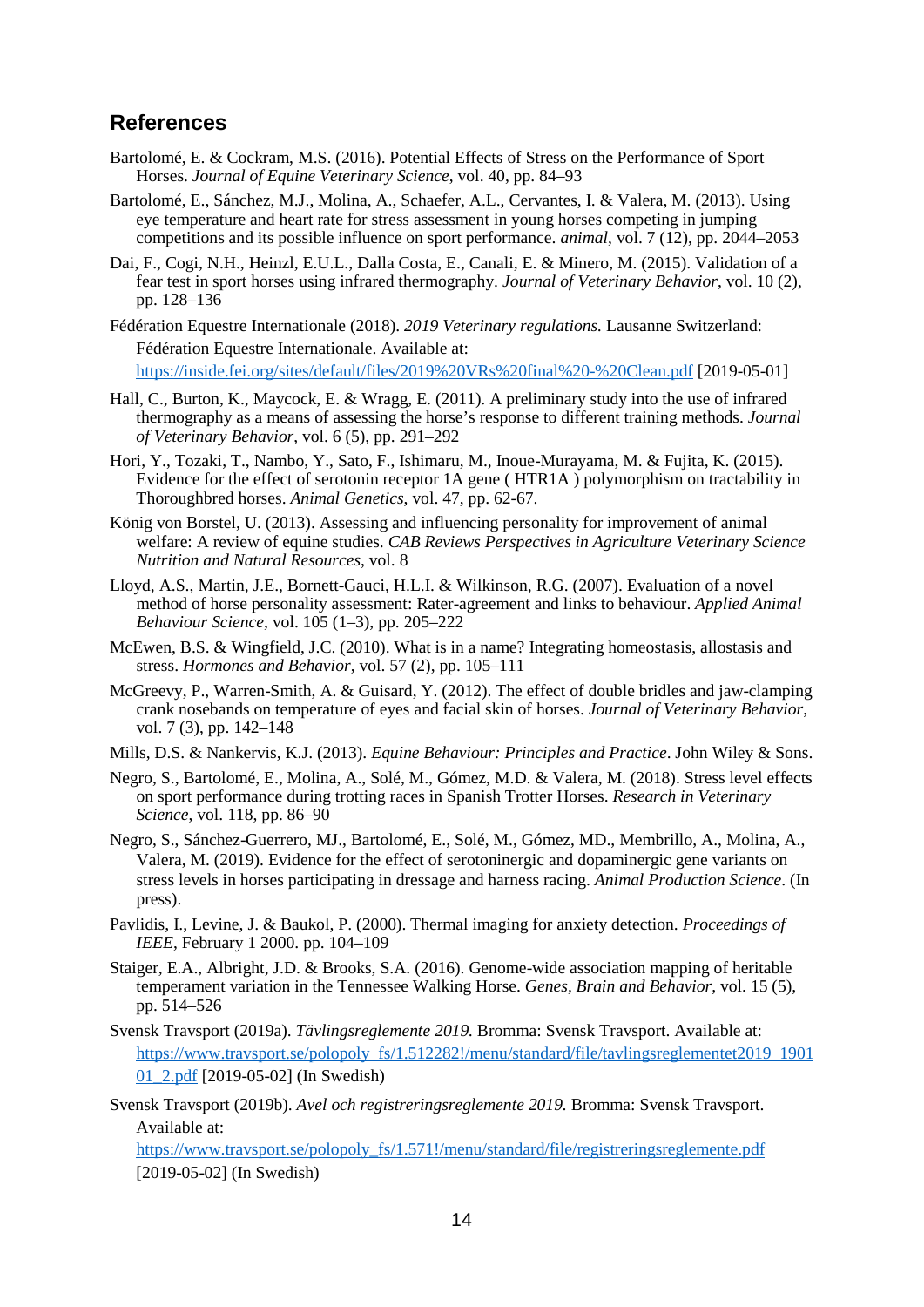Valera, M., Bartolomé, E., Sánchez, M.J., Molina, A., Cook, N. & Schaefer, A. (2012). Changes in Eye Temperature and Stress Assessment in Horses During Show Jumping Competitions. *Journal of Equine Veterinary Science*, vol. 32 (12), pp. 827–830